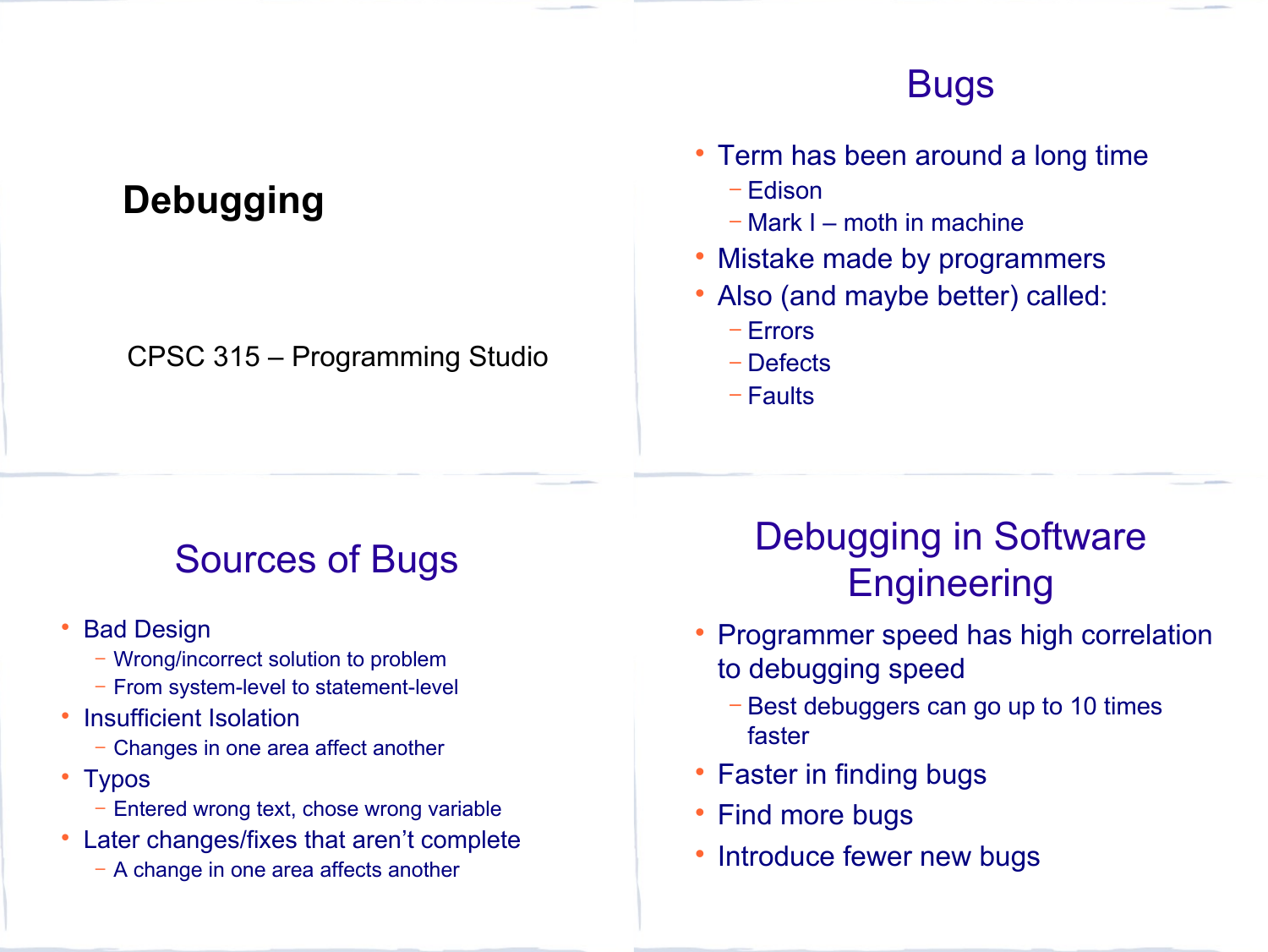#### Ways **NOT** to Debug

- Guess at what's causing it
- Don't try to understand what's causing it
- Fix the symptom instead of the cause
	- − Special case code
- Blame it on someone else's code
	- − Only after extensive testing/proof
- Blame it on the compiler/computer
	- − Yes, it happens, but almost never is this the real cause

## An Approach to Debugging

Stabilize the error Locate the source Fix the defect Test the fix Look for similar errors

Goal: Figure out *why* it occurs and fix it completely

## 1. Stabilize the Error

- Find a simple test case to reliably produce the error
	- − Narrow it to as *simple* a case as possible
- Some errors resist this
	- − Failure to initialize
	- − Pointer problems
	- − Timing issues

# 1. Stabilizing the Error

- Converge on the actual (limited) error
	- − Bad: "It crashes when I enter data"
	- − Better: "It crashes when I enter data in non-sorted order"
	- − Best: "It crashes when I enter something that needs to be first in sorted order"
- Create hypothesis for cause
	- − Then test hypothesis to see if it's accurate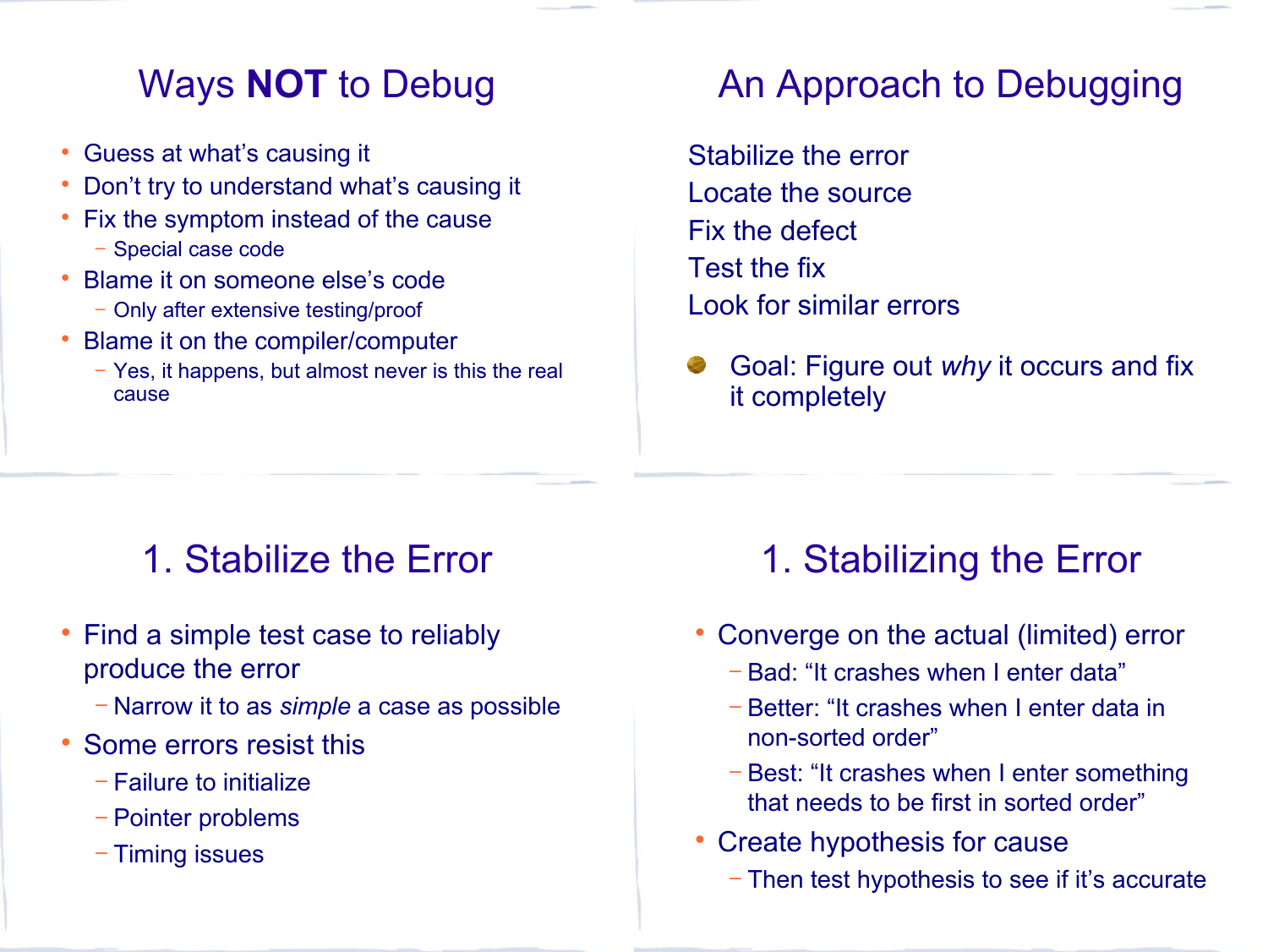### 2. Locate the Source

- This is where good code design helps
- Again, hypothesize where things are going wrong in code itself
	- − Then, test to see if there are errors coming in there
	- − Simple test cases make it easier to check

## When it's Tough to Find Source

- Create multiple test cases that cause same error
	- − But, from different "directions"
- Refine existing test cases to simpler ones
- Try to find source that encompasses all errors
	- − Could be multiple ones, but less likely
- Brainstorm for sources, and keep list to check
- Talk to others
- Take a break

## Finding Error Locations

- Process of elimination
	- − Identify cases that work/failed hypotheses
	- − Narrow the regions of code you need to check
	- − Use unit tests to verify smaller sections
- Process of expansion:
	- − Be suspicious of:
		- areas that previously had errors
		- code that changed recently
	- Expand from suspicious areas of code

# Alternative to Finding Specific **Source**

- Brute Force Debugging
	- − "Guaranteed" to find bug
	- − Examples:
		- Rewrite code from scratch
		- Automated test suite
		- Full design/code review
		- Fully output step-by-step status
- Don't spend more time trying to do a "quick" debug than it would take to brute-force it.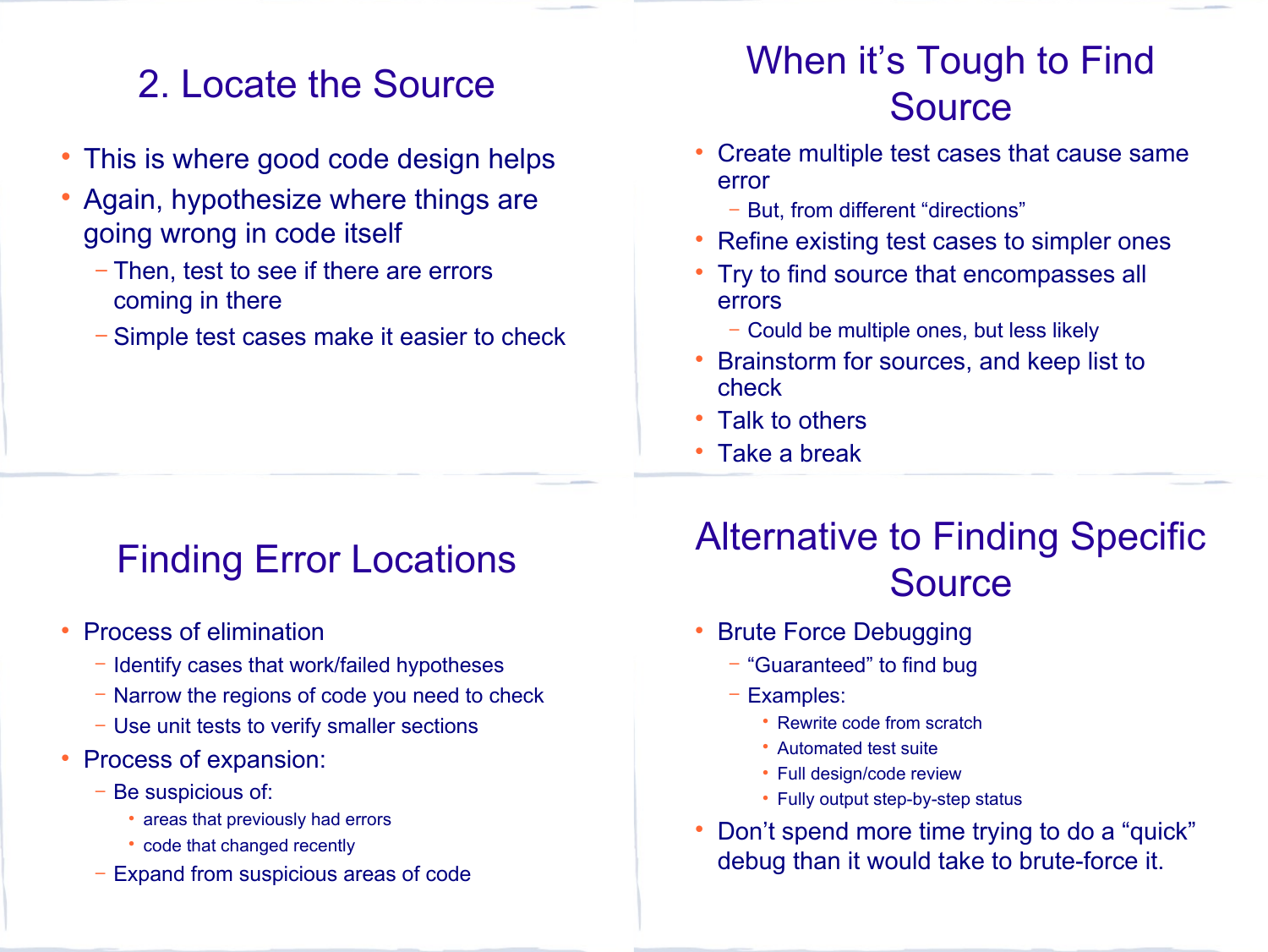### 3. Fix the Defect

- Make sure you understand the *problem*
	- − Don't fix only the symptom
- Understand what's happening in the program, not just the place the error occurred
	- − Understand interactions and dependencies
- Save the original code
	- − Be able to "back out" of change

### Fixing the Code

- Change only code that you have a good reason to change
	- − Don't just try things till they work
- Make one change at a time

## 4. Check Your Fix

- After making the change, check that it works on test cases that caused errors
- Then, make sure it still works on other cases
	- − Regression test
	- − Add the error case to the test suite

#### 5. Look for Similar Errors

- There's a good chance similar errors occurred in other parts of program
- *Before* moving on, think about rest of program
	- − Similar routines, functions, copied code
	- − Fix those areas immediately